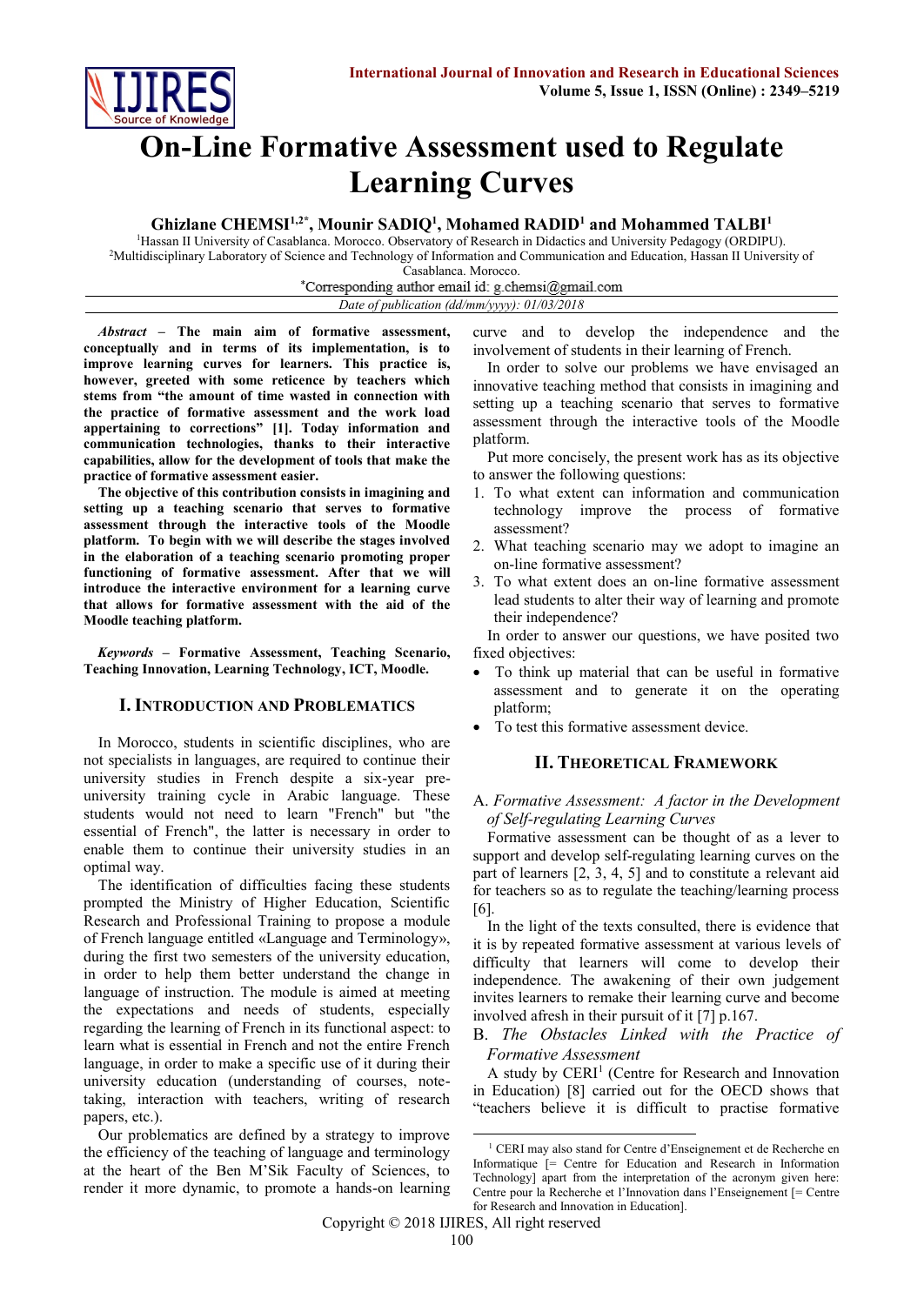

assessment with big classes especially in view of the magnitude of matter to be processed".

The works of [1] on the reticence of teachers with regard to formative assessment show that this reticence is above all due to "the amount of time wasted in connection with the practice of formative assessment, the work load appertaining to corrections and the fact that the pupils only take seriously what is written down".

#### C. *The Contribution ICT makes to the Evaluation Process*

The main contribution noted by [9] is the fact that "by automating self-evaluation, ICT facilitates the setting-up of formative assessment".

This automation of evaluation enables rapid remedial treatment, and, according to [10], rapid and efficacious remedial treatment is an important element to consider in the development of new tools for formative assessment so as to create enhanced learning curves. It also allows one to keep records of what learners do in real time and to analyse these records with regard to expected outcomes [11].

## **III. METHODOLOGY**

Our main objective in this study is to implement a teaching scenario having recourse to ICT, so as to integrate formative assessment within a learning environment which will allow the learner to identify mistakes as valuable for the learning process.

#### A. *The Creation of an on-line Teaching Space: the Moodle Platform*

Moodle is a teaching platform offering the teacher a follow-up to activities carried out by learners as well as a statistical calculation appropriate for judging and analysing each question with a view to evaluation.

*B. Teaching Scenario Promoting Proper Functioning of [Formative](http://www.nwlink.com/~donclark/hrd/isd/types_of_evaluations.html) Assessment*

The concept of an on-line training space brings a different role to the teaching of a course referred to as traditional. By taking the works of [12] as our yardstick, we have retained the following desiderata in imagining our teaching scenario:

*Taking Mistakes Into Consideration:* Mistakes form a basis for learning;

*The Device's Flexibility:* Evaluating at a distance, at different times and/or according to a more personal type of processing;

*Task Orientation:* Retention of [formative](http://www.nwlink.com/~donclark/hrd/isd/types_of_evaluations.html) assessment in connection with the learning objectives aimed at by the end of the programme;

*The Teacher's Role:* Their main role is to go with learners through the learning processes;

*The Source of Motivation:* The learners are motivated by the learning environment itself;

*Knowledge Management:* The teacher himself controls what the learners will learn.

*C. The Implementation of the Teaching Scenario: the Learning Process*

In order to construct the teaching device wanted for this research we have kept the five aspects of the learning process brought together in the pragmatic model of [13]: information, motivation, activity, interaction and production. The five aspects of the process have been adapted for the "language and terminology" course on the Moodle platform.

## *D. Suggested Activities*

We suggested activities to the students in the form of Multiple Choice Questions (MCQs), True/False questions, open-ended questions with short answers, texts with gaps to slide and drop words into with the cursor, matching exercises.

## **IV. RESULTS AND ANALYSIS**

In order to solve our problems, the praxis we use aims to bring learners to target gaps in their learning more easily and to remedy them immediately with the regulatory function applicable to formative assessment with the aid of the Moodle teaching platform. The latter has efficiently provided help to produce evaluative situations which allow each individual learner to know at all times where he or she is up to in building up their knowledge as the course goes on.

## A. *The Sample*

The subjects that together make up our sample are university students undertaking initial training. There are 165 students in all, of whom there are 67 registered as being in their first year of SMAI (= Sciences Mathematiques Appliquees, Informatique $)^2$  for the university year 2016-2017 and 98 students registered to study of SVTU (= Sciences de la Vie, de la Terre et de l'Univers)<sup>3</sup> for the year 2017-2018.

#### *B. The Teaching Scenario*

The [formative](http://www.nwlink.com/~donclark/hrd/isd/types_of_evaluations.html) assessment is based on Multiple Choice Questions in which it has a particular part to play. The teaching scenario is characterized by four stages:

*Stage 1: Note Taking and Interaction with the Teacher Present*

The first stage of the teaching scenario is based on setting up courses with the teacher present. The activity of the learners during a lesson on the course is elicited through the taking of course notes without any support being provided. This obliges the student to pay attention during the lesson.

Interaction with the teacher takes place in a pause, at the end of each lesson, to give students the opportunity to ask questions and clarify certain points in the course, so that they can be evaluated on-line.

*Stage 2: Formative Assessment in the form of MCQs on Moodle*

This stage of the teaching scenario is characterized by formative assessment. The activities suggested to students consisted in a series of self-correcting exercises (MCQs) provided by the Moodle platform without any feedback

Copyright © 2018 IJIRES, All right reserved

<sup>1</sup> <sup>2</sup> Applied Mathematical Sciences with Information Technology.

<sup>&</sup>lt;sup>3</sup> life sciences of the earth and the universe.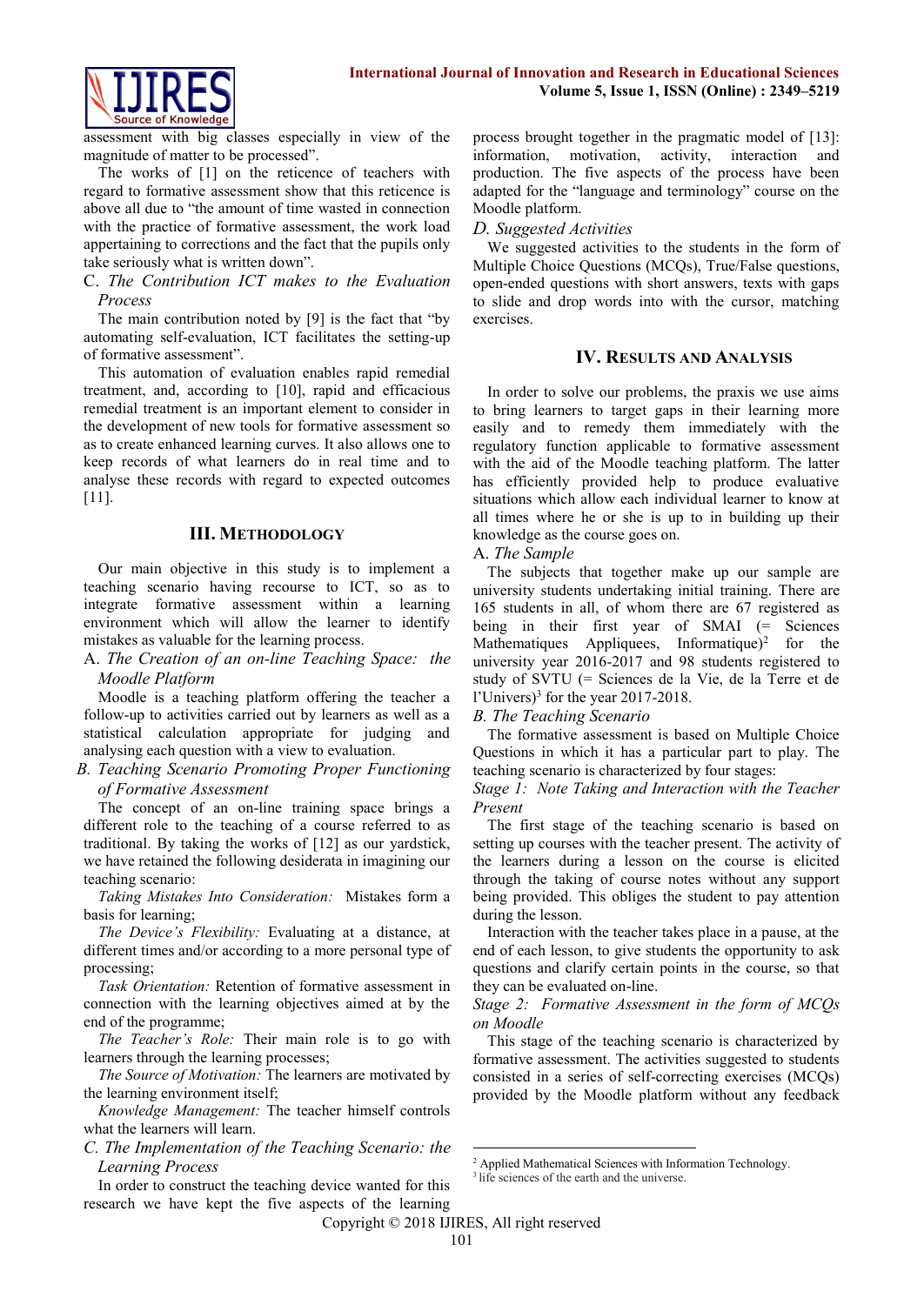

and only attempted once. This puts the onus on the student to work on his note taking during the lessons.

This evaluation tends to give the learner a clear and immediate idea of how well he has mastered the knowledge imparted by the course.

Access is limited by time available, so we have left the text accessible for one more week beyond the time when students were unable to have access to it.



Fig. 1. Examples of activities suggested to the students (floder: the mysteries of the universe)

#### *Stage 3: Training with MCQs before the Final Exam*

Two weeks before the final exam, we put back the MCQs onto the Moodle platform, but this time feedback was available and several attempts were possible so as to give the student the opportunity to train for the final exam.

In parallel with this, we also suggested other activities to the students (texts, written comprehension questions, grammar, etc…) making it possible to sweep aside all the fundamental notions of the programme studied during the semester. These well thought-out teaching methods allowed us to place our (first year) students firmly on the road to success.



Fig. 2. Examples of activities suggested to students (assessment 3)

*Stage 4: Downloading Course Support after MCQs*

Once a student has completed his activities, he or she will be able to download the course on-line. This involves the student in making an evaluation and consequently in building up learning.



University year 2017-2018. Semester 1. The imperfect)

#### B*. Discussing the Results*

The results of this experiment show that the students took part in large numbers in this teaching method and responded to all the tests proposed. This device encouraged them to work on a regular basis asking questions whether at a distance or when the teacher was present in order to understand certain ideas raised in the course.

[Formative](http://www.nwlink.com/~donclark/hrd/isd/types_of_evaluations.html) assessment also allowed us to very quickly pick out students in need of support and remedial work.

We noted too that there was a high level of attendance on the part of the students during the lessons. The fact that they attended lessons and took notes allowed them to respond to the evaluative tests.

On the other hand, as far as the learning curve for learning a language goes, the overall picture is more positive. We can conclude that the amount of time spent by the students in doing MCQs, consulting external resources and ultimately exchanging knowledge are all things that potentially help in acquiring a language.

## **V. CONCLUSION**

The object of this study was to imagine and set up an on-line [formative](http://www.nwlink.com/~donclark/hrd/isd/types_of_evaluations.html) assessment for a language and terminology course. This work relates the exploration of an innovative teaching strategy based on the on-line teaching platform Moodle and on MCQs as a tool for [formative](http://www.nwlink.com/~donclark/hrd/isd/types_of_evaluations.html) assessment. This teaching strategy is based on the setting up of courses with the teacher present and exercises in the form of MCQs on Moodle after each lesson.

We have noted real involvement and motivation on the part of the learners in which the history of learner actions in terms of taking part and making a contribution can be collected and analysed by the teacher for remedial purposes.